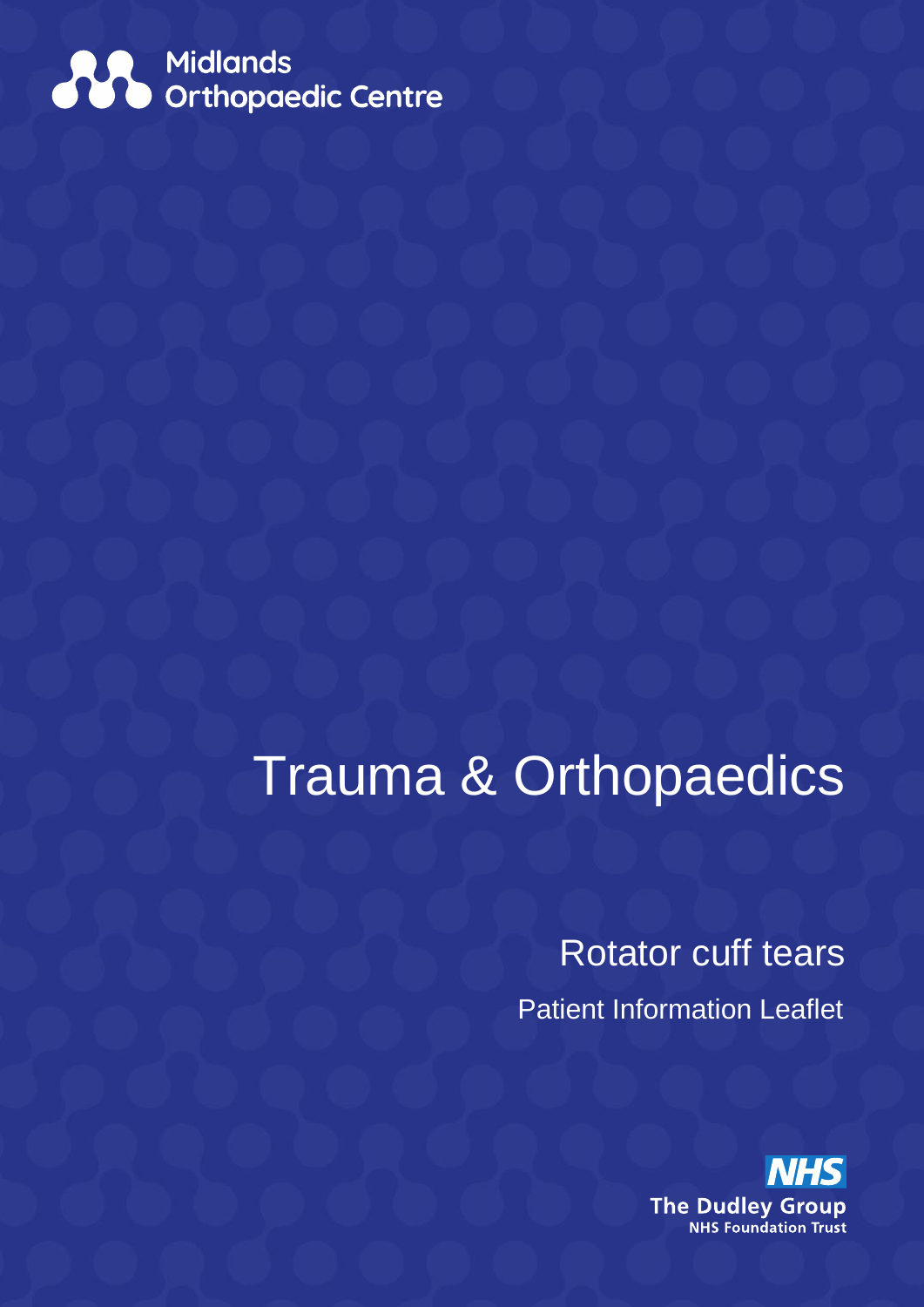## **Rotator cuff tears**

The rotator cuff tendons are key to the healthy functioning of the shoulder. They are subject to a lot of wear and tear, or degeneration, as we use our arms. A torn rotator cuff can cause pain and weakness in the shoulder. Most of the time patients with torn rotator cuffs are in late middle age. But rotator cuffs tears can happen at any age.

## **What is the rotator cuff, and what does it do?**

The shoulder is made up of three bones: the scapula (shoulder blade), the humerus (upper arm bone), and the clavicle (collarbone). The upper part of the scapula that makes up the roof of the shoulder is called the acromion. The rotator cuff connects the humerus to the scapula. The rotator cuff is formed by the tendons of four muscles: the supraspinatus, infraspinatus, teres minor, and subscapularis.

Tendons attach muscles to bones. Muscles move the bones by pulling on the tendons. The rotator cuff helps raise and rotate the arm.

A bursa is located between the acromion and the rotator cuff tendons. A bursa is a lubricated sac of tissue that cuts down on the friction between two moving parts. Bursae are located all over the body where tissues must rub against each other. In this case, the bursa protects the acromion and the rotator cuff from grinding against each other.

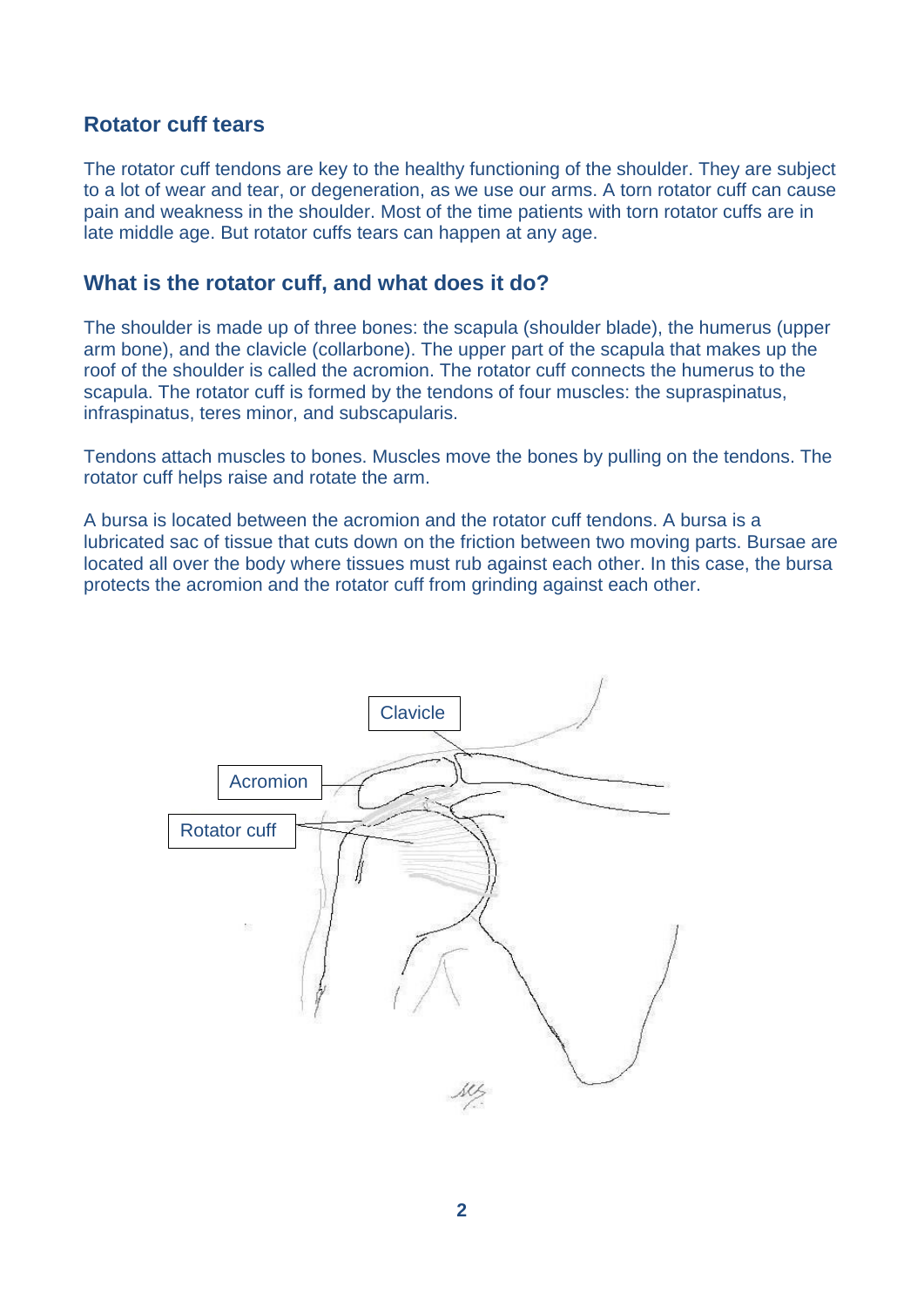## **What causes the rotator cuff to tear?**

The rotator cuff tendons have areas of very low blood supply. The more blood supply a tissue has the better and faster it can repair and maintain itself. The areas of poor blood supply in the rotator cuff make these tendons especially vulnerable to degeneration from aging. The degeneration of aging helps explain why the rotator cuff tear is such a common injury later in life. Rotator cuff tears usually occur in areas of the tendon that had low blood supply to begin with and then were further weakened by degeneration. This problem of degeneration may be accelerated by repeating the same types of shoulder motions. This can happen with overhead athletes, but even doing routine chores like cleaning windows, washing and waxing cars, or painting can cause the rotator cuff to fatigue from overuse.

Excessive force can tear weak rotator cuff tendons. Sometimes injuries that tear the rotator cuff are painful, but sometimes they aren't. Researchers estimate that up to 40 percent of people may have a mild rotator cuff tear without even knowing it.

The typical patient with a rotator cuff tear is in late middle age and has had problems with the shoulder for some time. This patient then lifts a load or suffers an injury that tears the tendon. After the injury, the patient is unable to raise the arm. However, these injuries also occur in young people. Overuse or injury at any age can cause rotator cuff tears.

# **Diagnosis**

Your doctor will ask questions about your medical history, your injury, and your pain. Your doctor will then do a physical examination of the shoulder. X-rays won't show tears in the rotator cuff. However, your doctor may want you to have a shoulder X-ray to see if there are bone spurs, a loss of joint space in the shoulder, or a down-sloping (hooked) acromion. These findings are associated with tears in the rotator cuff. An X-ray can also show if there are calcium deposits in the tendon that are causing your symptoms, a condition called calcific tendonitis.

Your doctor may ask you to have an ultrasound scan or a magnetic resonance imaging (MRI) scan to confirm a rotator cuff tear.

# **What treatment options are available?**

#### **Nonsurgical treatment**

Your doctor's first goal will be to help control your pain and inflammation. Initial treatment is usually rest and anti-inflammatory medication, such as aspirin or ibuprofen. This medicine is used mainly to control pain. Your doctor may suggest a cortisone injection if you have trouble getting your pain under control. Cortisone is a very effective anti-inflammatory medication.

Your doctor will probably have a physical or occupational therapist direct your rehabilitation program. Hands-on treatments and various types of exercises are used to improve the range of motion in your shoulder and the nearby joints and muscles.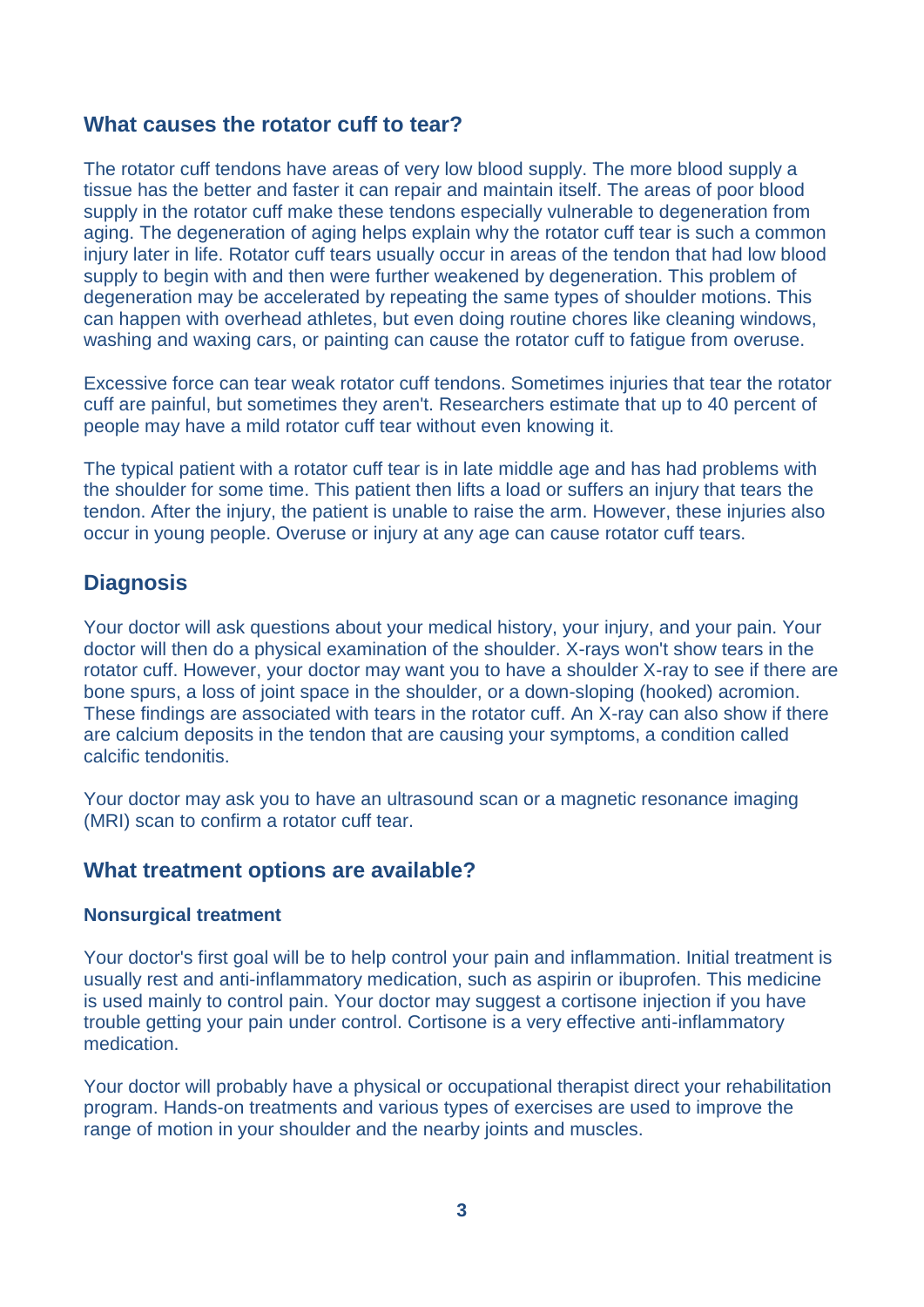Later, you will do strengthening exercises to improve the strength and control of the rotator cuff and shoulder blade muscles. This will help your shoulder move smoothly during all of your activities. You may need therapy treatments for six to eight weeks. Most patients are able to get back to their activities with full use of their arm within this amount of time.

#### **Surgery**

A complete rotator cuff tear will not heal. Complete ruptures usually require surgery if your goal is to return your shoulder to optimal function. The exception is in elderly patients or patients who have other diseases that increase the risks of surgery. You will need to work with your surgeon to determine when is the best time to do the surgery.

Certain types of partial rotator cuff tears may not require surgical repair. If you have a partial tear, your surgeon will most likely want to further evaluate the situation and determine how much the tendon is torn and where the tendon is damaged. This information will be used to decide whether surgery should be recommended or whether you may want to consider non-surgical care for the partial tear of the tendon.

Repair of the rotator cuff can be done either as an open procedure or as a keyhole (arthroscopic) procedure or even as a combination of the two techniques (mini-open repair). With both techniques the surgeon will also remove some of the acromion bone to increase the space available for the rotator cuff tendons under the acromion bone (decompression).

The recovery time may vary with the two techniques, but overall results in respect of healing of the tendon are same, and individual decisions on which method is best will be made by your surgeon based on the examination and tests.

#### **Salvage procedure**

In other cases, the tendon tissue has simply worn away, and the remaining tendon is not strong enough to hold the necessary stitches. In these instances, simply removing all the torn tissue and fixing any other problems in the shoulder may reduce your pain. But this will probably not increase the strength or motion of your shoulder.

## **What should I expect after treatment?**

#### **Nonsurgical rehabilitation**

Even if you don't need surgery, you may need to follow a program of rehabilitation exercises. Your doctor may recommend that you work with a physiotherapist. Your therapist can create an individualized program to help you regain shoulder function. This includes tips and exercise for improving posture and shoulder alignment. It is also very important to improve the strength and coordination in the rotator cuff and shoulder blade muscles. Your therapist can also evaluate the way you use your body when you do your activities and suggest changes to avoid further problems.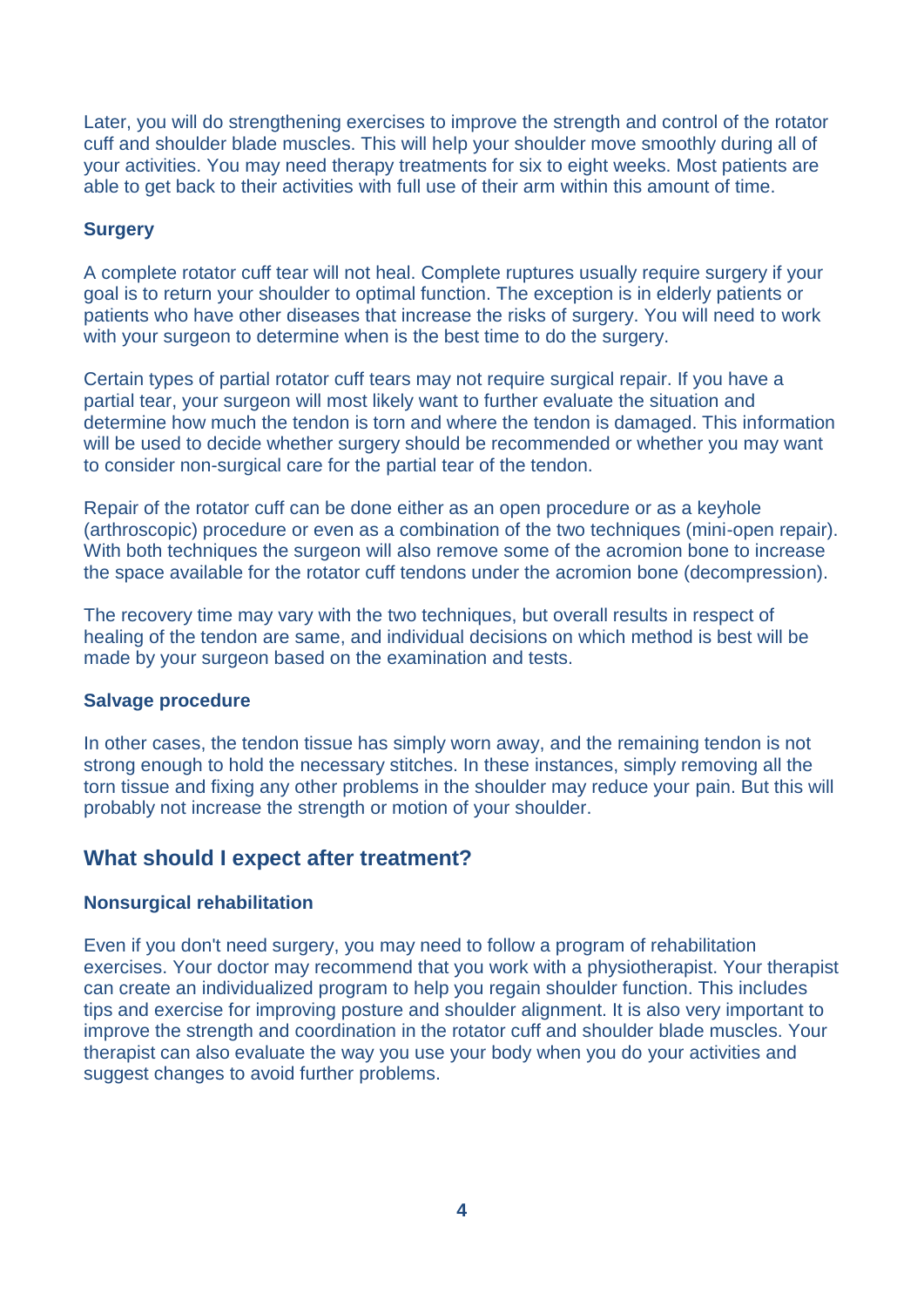#### **After surgery**

Most patients will be able to go home on the day of surgery, though some patients will require an overnight stay in hospital. Your surgeon will most likely have you wear a sling to support and protect the shoulder for several weeks (generally four to six weeks) after surgery. You will be able to start most day to day activities after a few days, and driving after four to six weeks.

Rehabilitation after rotator cuff surgery can be a slow process. You will probably need to attend therapy sessions for two to three months, and you should expect full recovery to take six to nine months. Getting the shoulder moving as soon as possible is important. However, this must be balanced with the need to protect the healing tissues. Treatments start out with range-of-motion exercises and gradually work into active stretching and strengthening. You just need to be careful about doing too much, too quickly. Active therapy usually starts six weeks after surgery. You use your own muscle power in active range-of-motion exercises. Formal strengthening exercises will be delayed until 12 weeks.

Exercises focus on improving the strength and control of the rotator cuff muscles and the muscles around the shoulder blade. Some of the exercises you'll do are designed to get your shoulder working in ways that are similar to your work tasks and sport activities.

**If you have any worries or concerns, or you need to ask about returning to work or sport, please contact one of the following:** 

- The Virtual Fracture Clinic helpline on ext. 3547 (9am to 5pm, Monday to Friday) or email dgft.vfc.dudley@nhs.net
- The Fracture Clinic on 01384 456111 ext. 2220 (9am to 5pm, Monday to Friday)
- The Emergency Department on 01384 456111 ext. 2300

**This leaflet can be downloaded or printed from:**

**http://dgft.nhs.uk/services-and-wards/trauma-and-orthopaedics/**

If you have any feedback on this patient information leaflet, please email dgft.patient.information@nhs.net